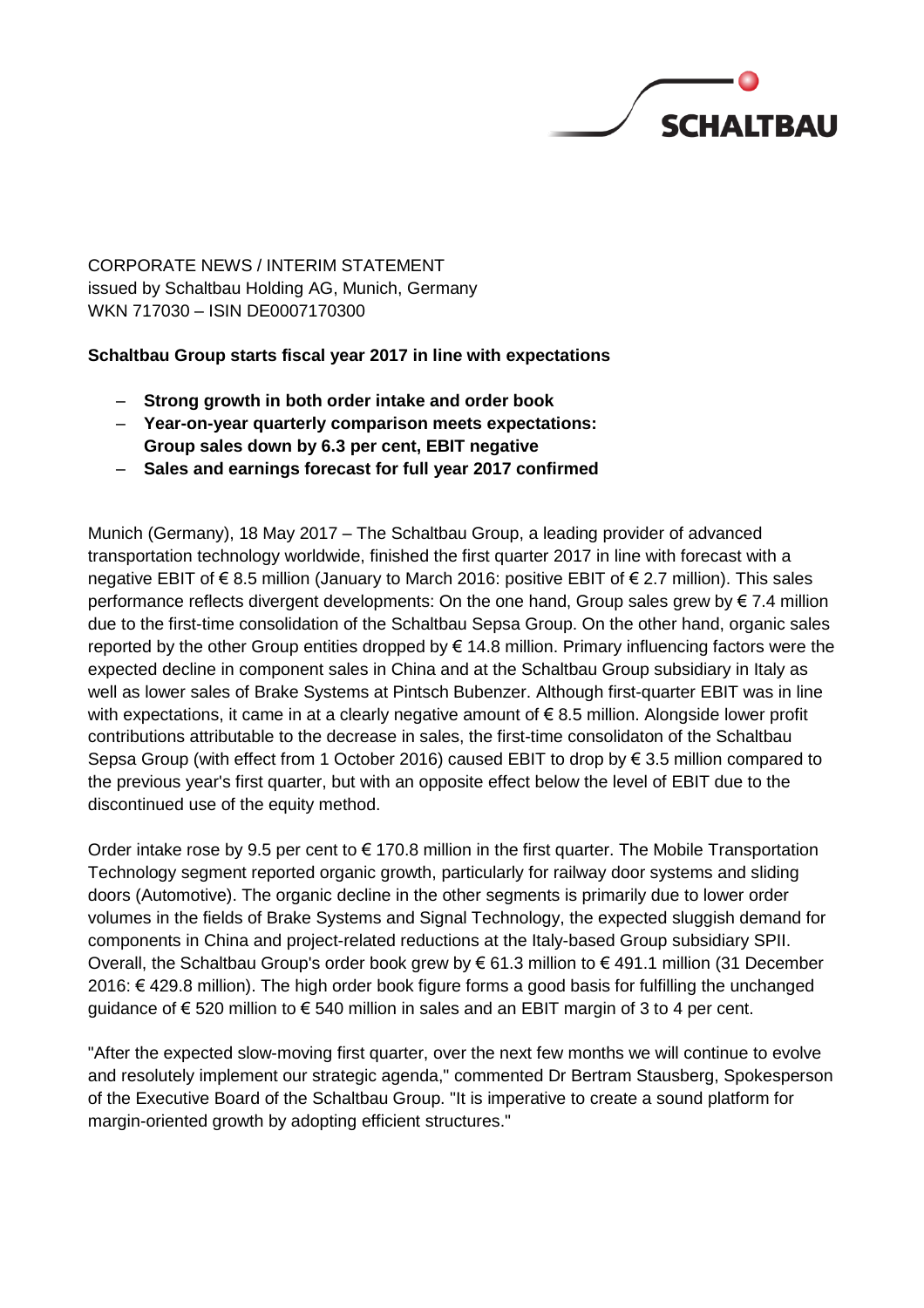

The successful renegotiation of bank loans during the first quarter has formed the necessary basis for the aforesaid. However, the related one-off effects (interest and similar expenses) and higher interest rates had a negative impact on the financial result in the quarter under report and thereafter.

Accordingly, the net loss for the period amounted to € 12.3 million (first quarter 2016: net loss of € 2.6 million), giving rise to negative earnings per share of € 2.00 (first quarter 2016: negative € 0.62).

| Group key performance figures in € m.*             |           |            |         |
|----------------------------------------------------|-----------|------------|---------|
|                                                    | Q1 2017   | Q1 2016**  | Δ       |
| Order intake                                       | 170.8     | 155.9      | 14.9    |
| Sales                                              | 110.6     | 118.0      | $-7.4$  |
| <b>EBITDA</b>                                      | $-3.6$    | 6.5        | $-10.1$ |
| Profit before financial result and taxes<br>(EBIT) | $-8.5$    | 2.7        | $-11.2$ |
| <b>EBIT</b> margin                                 | $-7.7%$   | 2.3%       | n.a.    |
| Group net result for the period                    | $-12.3$   | $-2.6$     | $-9.6$  |
| Earnings per share                                 | $-2.00$   | $-0.62$    | $-1.38$ |
| Free cash flow                                     | $-9.6$    | $-8.4$     | $-1.2$  |
| Employees at 31 March                              | 3,288     | 2,986      | 302     |
|                                                    |           |            |         |
|                                                    | 31.3.2017 | 31.12.2016 | Δ       |
| Net financial liabilities to banks                 | 164.5     | 148.0      | 16.5    |
| Equity                                             | 92.9      | 107.1      | $-14.1$ |